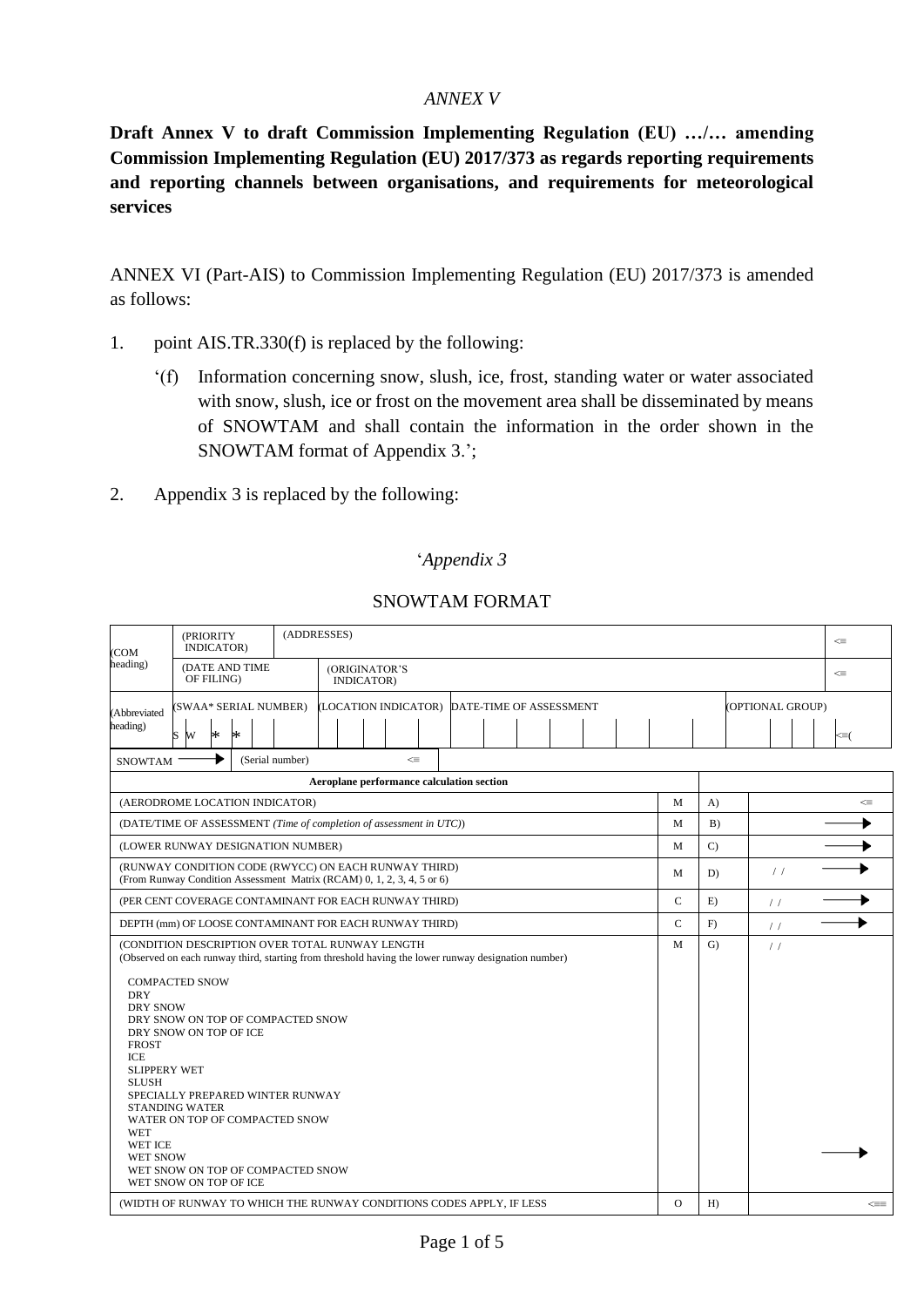| THAN PUBLISHED WIDTH)                                                                                                                                                                                                                                                                                                                                                                                                                                                                                            |          |                |            |
|------------------------------------------------------------------------------------------------------------------------------------------------------------------------------------------------------------------------------------------------------------------------------------------------------------------------------------------------------------------------------------------------------------------------------------------------------------------------------------------------------------------|----------|----------------|------------|
| <b>Situational awareness section</b>                                                                                                                                                                                                                                                                                                                                                                                                                                                                             |          |                |            |
| (REDUCED RUNWAY LENGTH, IF LESS THAN PUBLISHED LENGTH (m))                                                                                                                                                                                                                                                                                                                                                                                                                                                       | $\circ$  | I)             |            |
| (DRIFTING SNOW ON THE RUNWAY)                                                                                                                                                                                                                                                                                                                                                                                                                                                                                    | $\Omega$ | J)             |            |
| (LOOSE SAND ON THE RUNWAY)                                                                                                                                                                                                                                                                                                                                                                                                                                                                                       | $\Omega$ | $K$ )          |            |
| (CHEMICAL TREATMENT ON RUNWAY)                                                                                                                                                                                                                                                                                                                                                                                                                                                                                   | $\circ$  | L)             |            |
| (SNOWBANKS ON THE RUNWAY<br>(If present, distance from runway centre line $(m)$ followed by 'L', 'R' or 'LR' as applicable))                                                                                                                                                                                                                                                                                                                                                                                     | $\Omega$ | M <sub>0</sub> |            |
| (SNOWBANKS ON A TAXIWAY)                                                                                                                                                                                                                                                                                                                                                                                                                                                                                         | $\Omega$ | N              |            |
| (SNOWBANKS ADJACENT TO THE RUNWAY)                                                                                                                                                                                                                                                                                                                                                                                                                                                                               | $\circ$  | O              |            |
| (TAXIWAY CONDITIONS)                                                                                                                                                                                                                                                                                                                                                                                                                                                                                             | $\Omega$ | $P$ )          |            |
| (APRON CONDITIONS)                                                                                                                                                                                                                                                                                                                                                                                                                                                                                               | $\Omega$ | R)             |            |
| (MEASURED FRICTION COEFFICIENT)                                                                                                                                                                                                                                                                                                                                                                                                                                                                                  | $\circ$  | S)             |            |
| (PLAIN-LANGUAGE REMARKS)                                                                                                                                                                                                                                                                                                                                                                                                                                                                                         | $\Omega$ | T)             | $\leq\leq$ |
| NOTES:<br>1. *Enter ICAO nationality letters as given in ICAO Doc 7910, Part 2, or otherwise applicable aerodrome identifier.<br>2. Information on other runways, repeat from B to H.<br>3. Information in the situational awareness section repeated for each runway, taxiway and apron. Repeat as applicable, when<br>reported.<br>4. Words in brackets () not to be transmitted.<br>5. For letters A) to T) refer to the <i>Instructions for the completion of the SNOWTAM format, paragraph 1, item b</i> ). |          |                |            |

SIGNATURE OF ORIGINATOR *(not for transmission)*

### **INSTRUCTIONS FOR THE COMPLETION OF THE SNOWTAM FORMAT**

### **1. General**

a) When reporting on more than one runway, repeat Items B to H (aeroplane performance calculation section).

b) The letters used to indicate items are only used for reference purpose and shall not be included in the messages. The letters, M (mandatory), C (conditional) and O (optional) mark the usage and information and shall be included as explained below.

c) Metric units shall be used and the unit of measurement shall not be reported.

d) The maximum validity of SNOWTAM is 8 hours. New SNOWTAM shall be issued whenever a new runway condition report is received.

e) A SNOWTAM cancels the previous SNOWTAM.

f) The abbreviated heading 'TTAAiiii CCCC MMYYGGgg (BBB)' is included to facilitate the automatic processing of SNOWTAM messages in computer databanks. The explanation of these symbols is:

 $TT = data$  designator for SNOWTAM = SW;  $AA =$  geographical designator for Member States, e.g.  $LF = FRANCE$ ; iiii = SNOWTAM serial number in a four-digit group; CCCC = four-letter location indicator of the aerodrome to which the SNOWTAM refers; MMYYGGgg = date/time of observation/measurement, whereby:  $MM = month, e.g. January = 01, December = 12;$  $YY = day$  of the month;  $GGgg =$  time in hours  $(GG)$  and minutes  $(gg)$  UTC;  $(BBB) =$  optional group for: Correction, in the case of an error, to a SNOWTAM message previously disseminated with the same serial number  $=$  COR.

*Brackets in (BBB) shall be used to indicate that this group is optional.*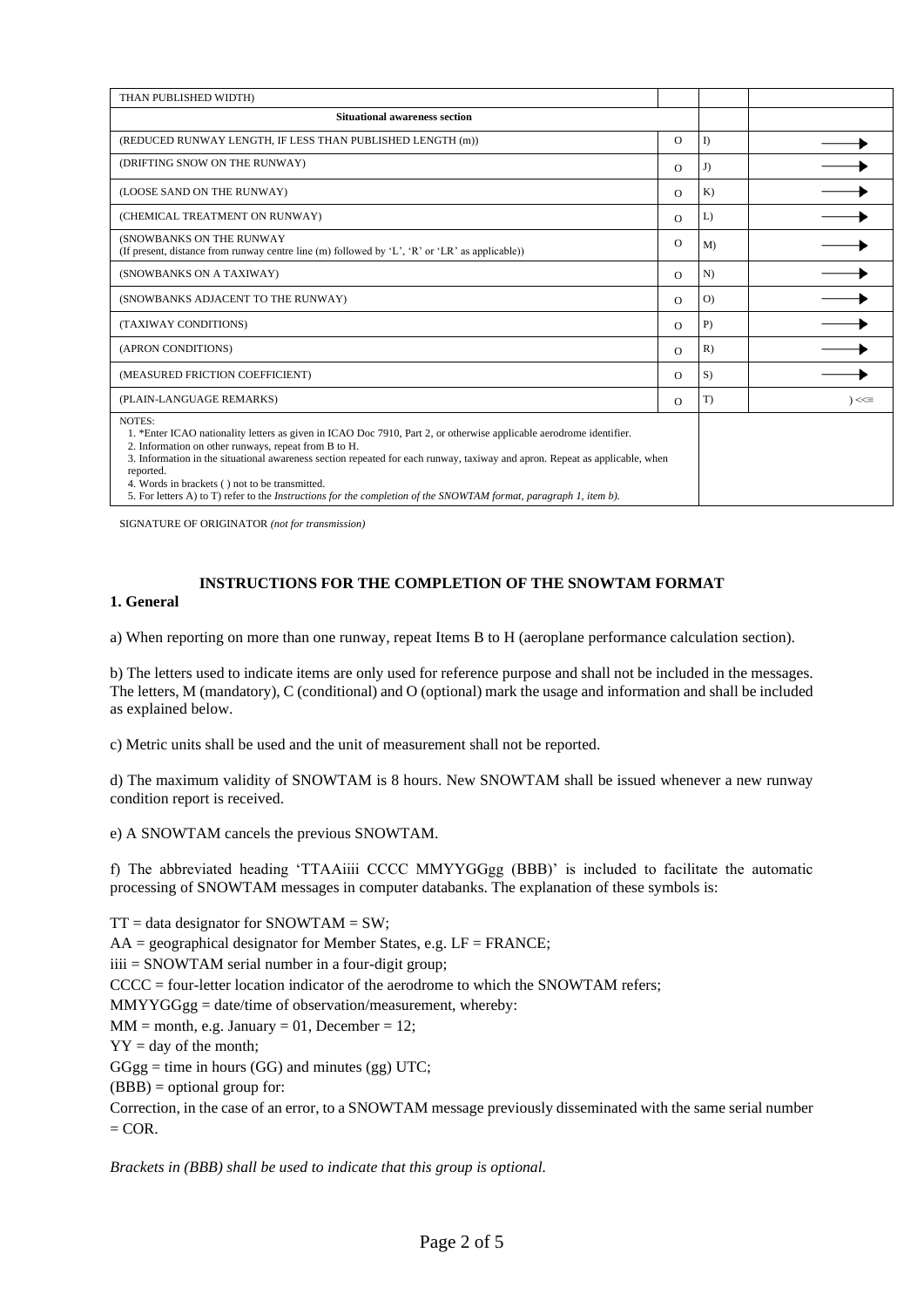*When reporting on more than one runway and individual dates/times of observation/assessment are indicated by repeated Item B, the latest date/time of observation/assessment shall be inserted in the abbreviated heading (MMYYGGgg).* 

g) The text 'SNOWTAM' in the SNOWTAM Format and the SNOWTAM serial number in a four-digit group shall be separated by a space, e.g. SNOWTAM 0124.

h) For readability purposes for the SNOWTAM message, a linefeed shall be included after the SNOWTAM serial number, after Item A, and after the aeroplane performance calculation section.

i) When reporting on more than one runway, repeat the information in the aeroplane performance calculation section from the date and time of assessment for each runway before the information in the situational awareness section.

- j) Mandatory information is:
	- 1) AERODROME LOCATION INDICATOR;
	- 2) DATE AND TIME OF ASSESSMENT;
	- 3) LOWER RUNWAY DESIGNATOR NUMBER;
	- 4) RUNWAY CONDITION CODE FOR EACH RUNWAY THIRD; and

5) CONDITION DESCRIPTION FOR EACH RUNWAY THIRD (when runway condition code (RWYCC) is reported 1–5)

#### **2. Aeroplane performance calculation section**

- Item A Aerodrome location indicator (four-letter location indicator).
- Item B Date and time of assessment (eight-figure date/time group giving time of observation as month, day, hour and minute in UTC).
- Item  $C$  Lower runway designator number ( nn[L] or nn[C] or nn[R]).
- *Only one runway designator shall be inserted for each runway and always the lower number.*
- Item  $D$  Runway condition code for each runway third. Only one digit  $(0, 1, 2, 3, 4, 5)$  or 6) is inserted for each runway third, separated by an oblique stroke (n/n/n).
- Item E Per cent coverage for each runway third. When provided, insert 25, 50, 75 or 100 for each runway third, separated by an oblique stroke ( $[n]nn/[n]nn$ ).

*This information shall be provided only when the runway condition for each runway third (Item D) has been reported as other than 6 and there is a condition description for each runway third (Item G) that has been reported other than 'DRY'.* 

*When the conditions are not reported, this shall be signified by the insertion of 'NR' for the appropriate runway third(s).* 

Item F — Depth of loose contaminant for each runway third. When provided, insert in millimetres for each runway third, separated by an oblique stroke (nn/nn/nn or nnn/nnn/nnn).

*This information shall only be provided for the following contamination types:* 

- *standing water, values to be reported 04, then assessed value. Significant changes 3 mm;*
- *slush, values to be reported 03, then assessed value. Significant changes 3 mm;*
- *wet snow, values to be reported 03, then assessed value. Significant changes 5 mm; and*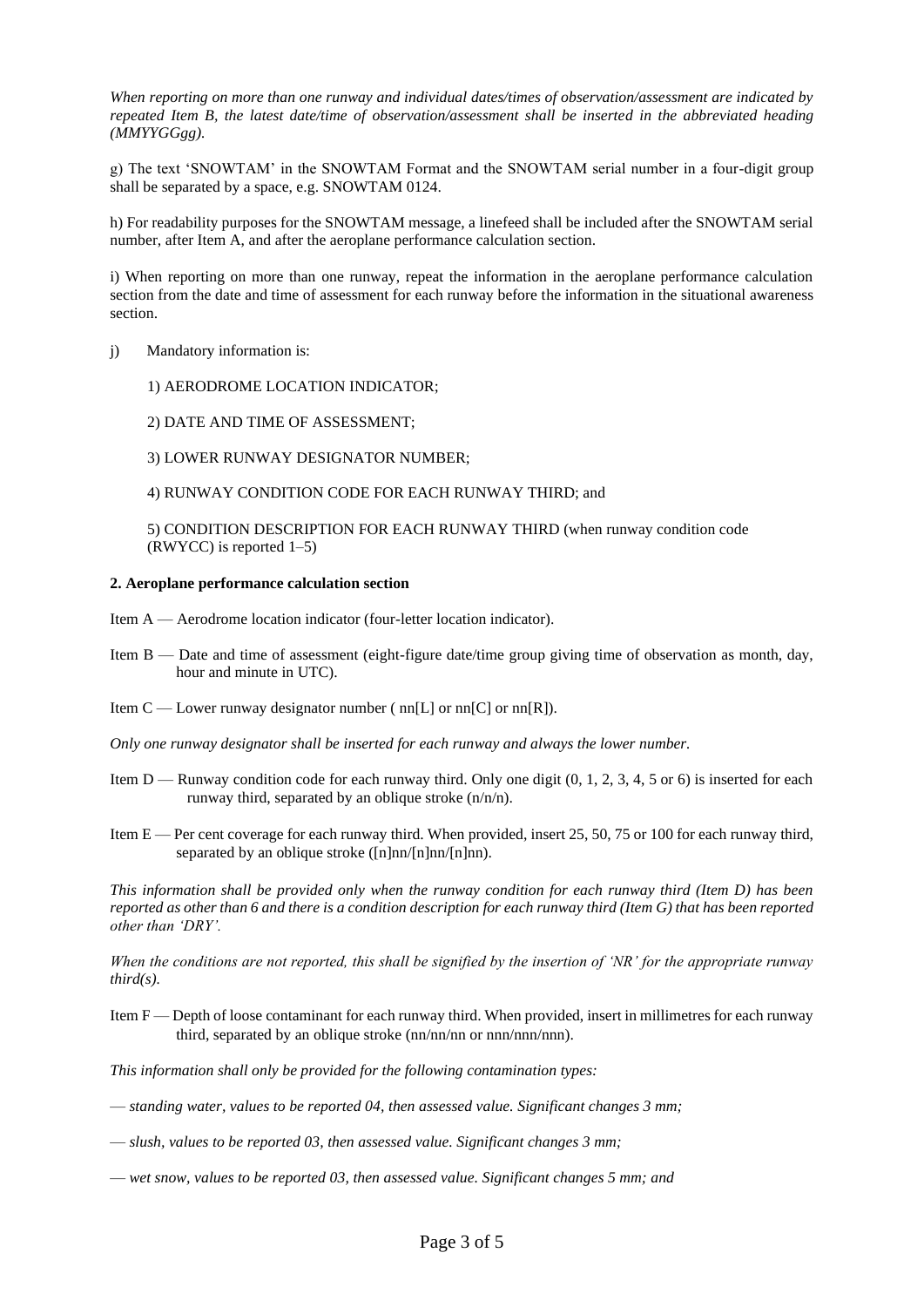— *dry snow, values to be reported 03, then assessed value. Significant changes 20 mm.* 

*When the conditions are not reported, this shall be signified by the insertion of 'NR' for the appropriate runway third(s).*

Item G — Condition description for each runway third. Any of the following condition descriptions for each runway third, separated by an oblique stroke, shall be inserted.

> COMPACTED SNOW DRY SNOW DRY SNOW ON TOP OF COMPACTED SNOW DRY SNOW ON TOP OF ICE FROST ICE SLIPPERY WET **SLUSH** SPECIALLY PREPARED WINTER RUNWAY STANDING WATER WATER ON TOP OF COMPACTED SNOW WET WET ICE WET SNOW WET SNOW ON TOP OF COMPACTED SNOW WET SNOW ON TOP OF ICE DRY (only reported when there is no contaminant)

*When the conditions are not reported, this shall be signified by the insertion of 'NR' for the appropriate runway third(s).*

Item  $H - W<sub>i</sub>$  idth of runway to which the runway condition codes apply. The width in metres, if less than the published runway width, shall be inserted.

#### **3. Situational awareness section**

*Elements in the situational awareness section shall end with a full stop.* 

*Elements in the situational awareness section for which no information exists, or where the conditional circumstances for publication are not fulfilled, shall be left out completely.* 

- Item I Reduced runway length. The applicable runway designator and available length in metres shall be inserted (e.g. RWY nn [L] *or* nn [C] *or* nn [R] REDUCED TO [n]nnn).
- *This information is conditional when a NOTAM has been published with a new set of declared distances.*
- Item J Drifting snow on the runway. When reported, 'DRIFTING SNOW' shall be inserted with a space 'DRIFTING SNOW' (RWY nn *or* RWY nn[L] *or* nn[C] *or* nn[R] DRIFTING SNOW).
- Item  $K -$  Loose sand on the runway. When loose sand is reported on the runway, the lower runway designator shall be inserted with a space 'LOOSE SAND' (RWY nn *or* RWY nn[L] *or* nn[C] *or* nn[R] LOOSE SAND).
- Item L Chemical treatment on the runway. When chemical treatment has been reported applied, the lower runway designator shall be inserted with a space 'CHEMICALLY TREATED' (RWY nn *or* RWY nn[L] *or* nn[C] *or* nn[R] CHEMICALLY TREATED).
- Item M Snow banks on the runway. When snow banks are reported present on the runway, the lower runway designator shall be inserted with a space 'SNOWBANK' and with a space left 'L' or right 'R' or both sides 'LR', followed by the distance in metres from centre line separated by a space 'FM CL' (RWY nn *or* RWY nn[L] *or* nn[C] *or* nn[R] SNOWBANK Lnn *or* Rnn *or* LRnn FM CL).